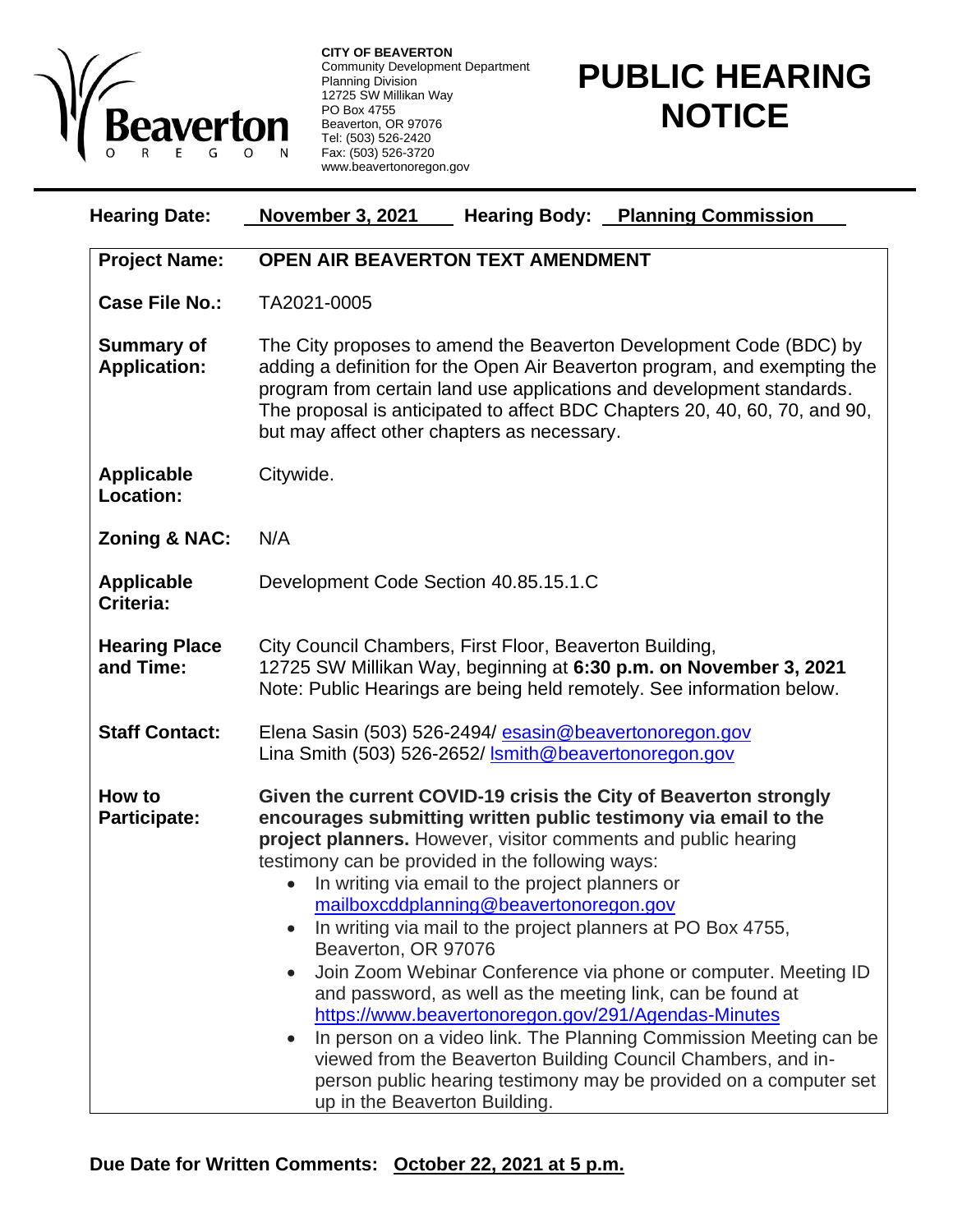Pursuant to Section 50.83 of the Beaverton Development Code, written comments or exhibits submitted prior to the hearing in order to be submitted by staff at the hearing must be received by the City Recorder or project planners no later than 5:00 p.m. on the day of the scheduled hearing. **To be made a part of the written staff report, correspondence needs to be received by Friday, October 22, 2021.** All written testimony provided prior to the meeting will be provided to Planning Commission prior to their decision. Please reference the Case File Number and Project Name in your written comments. Comments are encouraged be provided comment via email to [esasin@beavertonoregon.gov](mailto:esasin@beavertonoregon.gov) and [lsmith@beavertonoregon.gov.](mailto:lsmith@beavertonoregon.gov)

You are receiving this notice to advise you of a proposed ordinance action. Section 50.50.2 of the Beaverton Development Code requires the City to provide written notice of a proposed ordinance action to the applicant, affected Neighborhood Association Committees (NACs), and owners of property within the City for which the proposed ordinance, if adopted, may in the Director's opinion affect the permissible uses of land. Property owner information is based on the most recent property tax assessment roll of the Washington County Department of Assessment and Taxation.

A copy of all documents and evidence submitted by or on behalf of the applicant, and applicable review criteria, are available for inspection. Please contact the project planners for more information or to view documents electronically. A copy of the staff report will be available for inspection at no cost at least seven (7) calendar days before the hearing. A copy of any or all materials will be provided at a reasonable cost. A copy of the staff report may also be viewed online at: [www.beavertonoregon.gov/DevelopmentProjects](http://www.beavertonoregon.gov/DevelopmentProjects)

The Planning Commission shall conduct hearings in accordance with adopted rules of procedure and shall make a recommendation on the application after the hearing closes to be forwarded to the City Council. Failure to raise an issue in a hearing, by testifying in person or by letter, or failure to provide statements or evidence with sufficient specificity to afford the decision making authority an opportunity to respond to such issue, precludes appeal to the Land Use Board of Appeals on the issue.

Staff strongly encourages you to participate in the public process by reviewing documents online and viewing the public meeting at [https://www.beavertonoregon.gov/291/Agendas-Minutes.](https://www.beavertonoregon.gov/291/Agendas-Minutes) If you do not have the technology to view documents, watch, or participate in the meeting, please contact the project planners for additional support.

*Accessibility information: This information can be made available in large print or audio tape upon request. Assistive listening devices, sign language interpreters, or qualified bilingual interpreters can be made de available at any public meeting or program with 72 hours advance notice. To request services, contact Elena Sasin at 711 503-526-2494 or [esasin@beavertonoregon.gov](mailto:esasin@beavertonoregon.gov) or Lina Smith 711 503-526-2652 or [lsmith@beavertonoregon.gov.](mailto:lsmith@beavertonoregon.gov)*